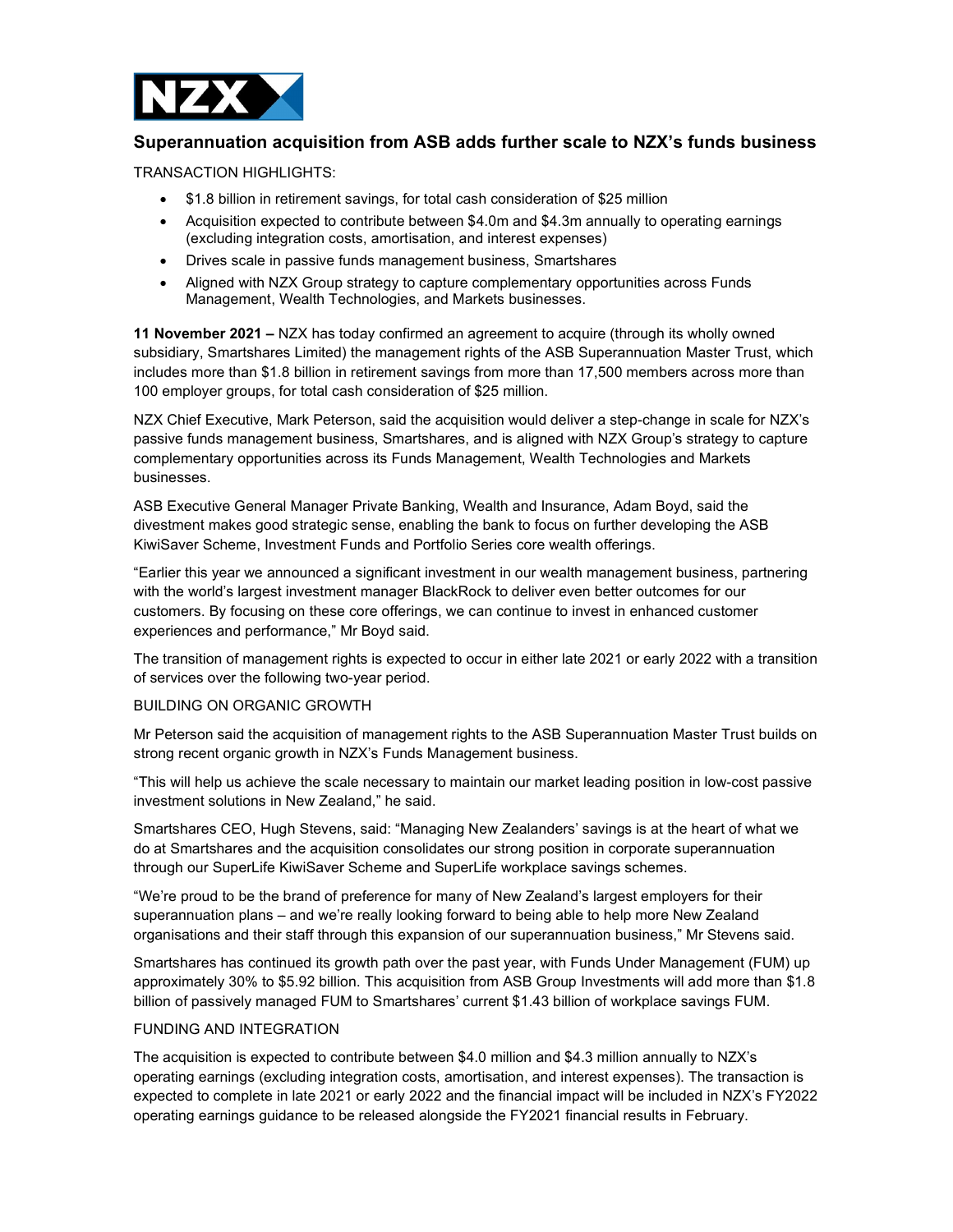The acquisition is intended to be funded from cash on hand and new debt facilities.

Acquisition costs relating to the transaction are approximately \$1.3 million and will be reported in the 2021 financial year, and the NZX Board has confirmed the company is maintaining its full year 2021 operating earnings guidance to be in the range of \$32.0 million to \$35.5 million.

#### STRATEGIC FIT

NZX signalled in August that it was investigating possible acquisition opportunities, and Mr Peterson said the acquisition will drive scale in NZX's passive funds management business and is aligned with NZX Group's broader strategy.

"Our Funds Management and Wealth Technologies businesses offer the potential for powerful complementary opportunities in conjunction with our Markets business.

"This acquisition, and expansion of our workplace savings management under Smartshares, showcases the potential of the opportunities we have been exploring and the excellent fit of our funds business with our wider business," he said.

Alongside the commercial and strategic fit, Mr Peterson said NZX and the team at Smartshares is proud to be working closely with ASB Group Investments to ensure a seamless transition of the management of the Scheme to support members with the growth of their savings and long-term financial wellbeing.

"We see this as another huge endorsement for what we offer and backs-up the selection of SuperLife as one of New Zealand's six default KiwiSaver providers from 1 December 2021," he said.

ENDS.

## For further information, please contact:

Media – David Glendining 027 301 9248 Investors – Graham Law 029 494 2223

## About NZX

For more than 150 years we have been creating opportunities for Kiwis to grow their personal wealth and helping businesses prosper. As New Zealand's Exchange, we are proud of our record in supporting the growth and global ambitions of local companies.

NZX operates New Zealand's equity, debt, funds, derivatives and energy markets. To support the growth of our markets, we provide trading, clearing, settlement, depository and data services for our customers. We also own Smartshares, New Zealand's only issuer of listed Exchange Traded Funds (ETFs), and KiwiSaver provider SuperLife. NZX Wealth Technologies is a 100%-owned subsidiary delivering rich online platform functionality to enable New Zealand investment advisors and providers to efficiently manage, trade and administer their client's assets. Learn more about us at: www.nzx.com

#### About Smartshares

One of the most trusted names in financial wellbeing solutions in the New Zealand market, Smartshares is 100% owned by NZX.

For more than 25 years Smartshares has been caring for and nurturing the financial wellbeing of New Zealanders – with more than 83,000 members and \$5.92 billion across our KiwiSaver, investment, superannuation, and insurance solutions.